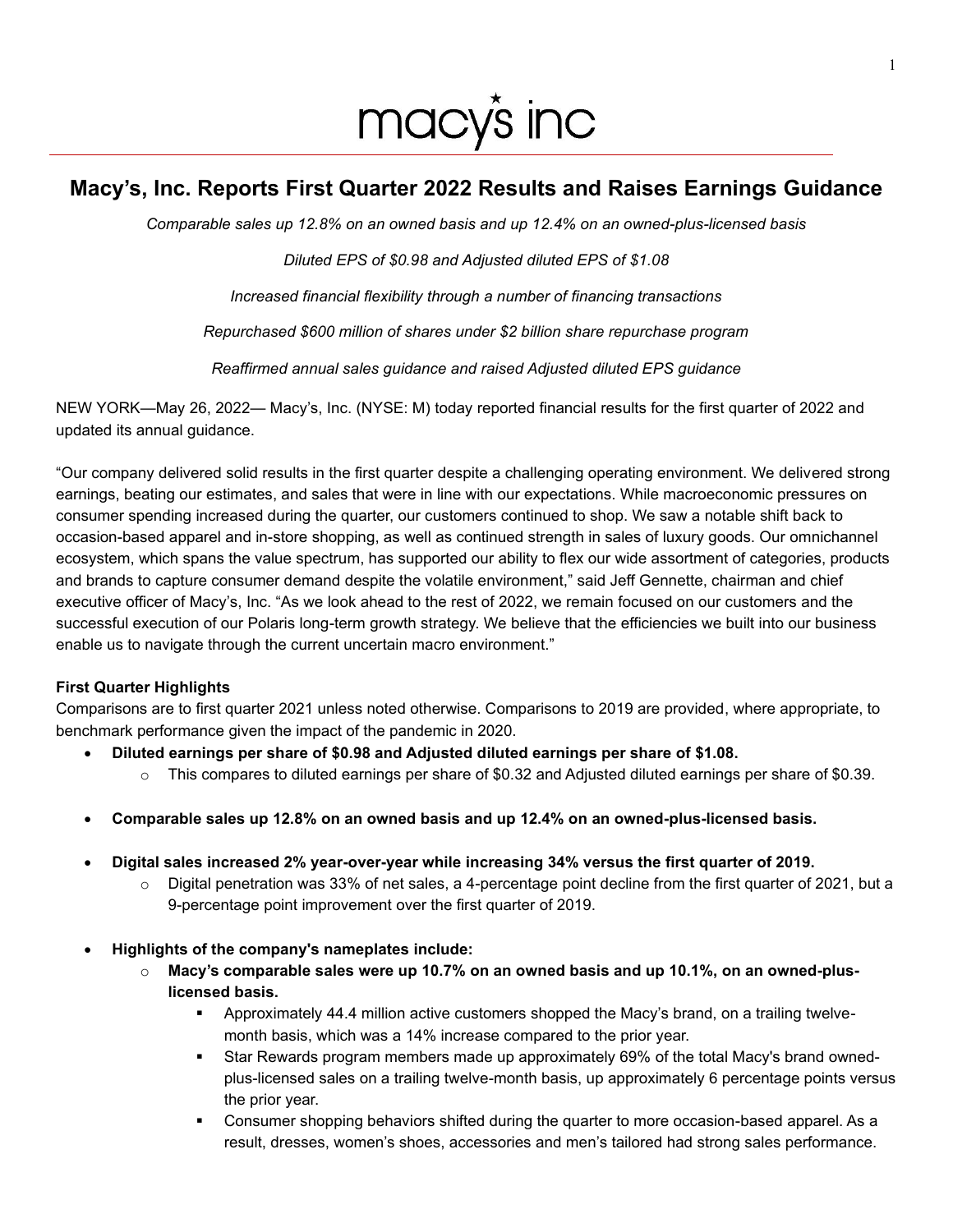- For Macy's omnichannel markets, more than 88% of the markets with stores saw omnichannel sales growth over the first quarter of 2021 levels.
- o **Bloomingdale's comparable sales on an owned basis were up 28.1% and on an owned-pluslicensed basis were up 26.9%.**
	- Approximately 4.0 million active customers shopped the Bloomingdale's brand, on a trailing twelve-month basis, which was a 21% increase over the prior year.
	- **•** The company continued to see strong performance from luxury throughout the first quarter.
	- Results were driven by strong sales of dresses, men's tailored, men's and women's contemporary apparel and luggage.
- o **Bluemercury comparable sales were up 25.2% on an owned and owned-plus-licensed basis.** 
	- The company continued to build on its momentum and saw strong sales performance during the quarter.
	- Results were driven by the increase in store traffic, better-than-expected growth in its private brands and the increase in demand for color in lip, face and eye categories.
- **Inventory turnover, on a trailing twelve-month basis, increased 9% over 2021 and 18% over 2019.** 
	- o Inventory was up 17% year-over-year and down 10% versus 2019.
	- $\circ$  Inventory performance was impacted by the downshift in consumer demand from active/casual and soft home categories to accelerated demand at occasion-based apparel, coupled with the loosening in supply chain constraints resulting in a higher percentage of receipts than expected.
	- $\circ$  The company believes that its pricing science and disciplined buying behavior puts it in a position to navigate the dynamic environment.
- **Gross margin for the quarter was 39.6%, up from 38.6% in the first quarter of 2021.**
	- Merchandise margin improvement was largely due to higher average unit retail driven by lower promotions on regular price merchandise, ticket price increases and category mix.
	- $\circ$  Delivery expense as a percent of net sales decreased 50 basis points, due to decreased digital penetration.
- **Selling, general and administrative ("SG&A") expense of \$1.9 billion, a \$131 million increase.** 
	- $\circ$  SG&A expense as a percent of sales was 35.1%, an improvement of 200 basis points.
	- $\circ$  The quarter benefited from expense leverage in conjunction with growing sales driven by disciplined expense management.
- **Net credit card revenue of \$191 million, up \$32 million.** 
	- $\circ$  Represented 3.6% of sales, 20 basis points higher than the prior year period.
	- $\circ$  Performance driven by better-than-expected bad debt levels and higher sales.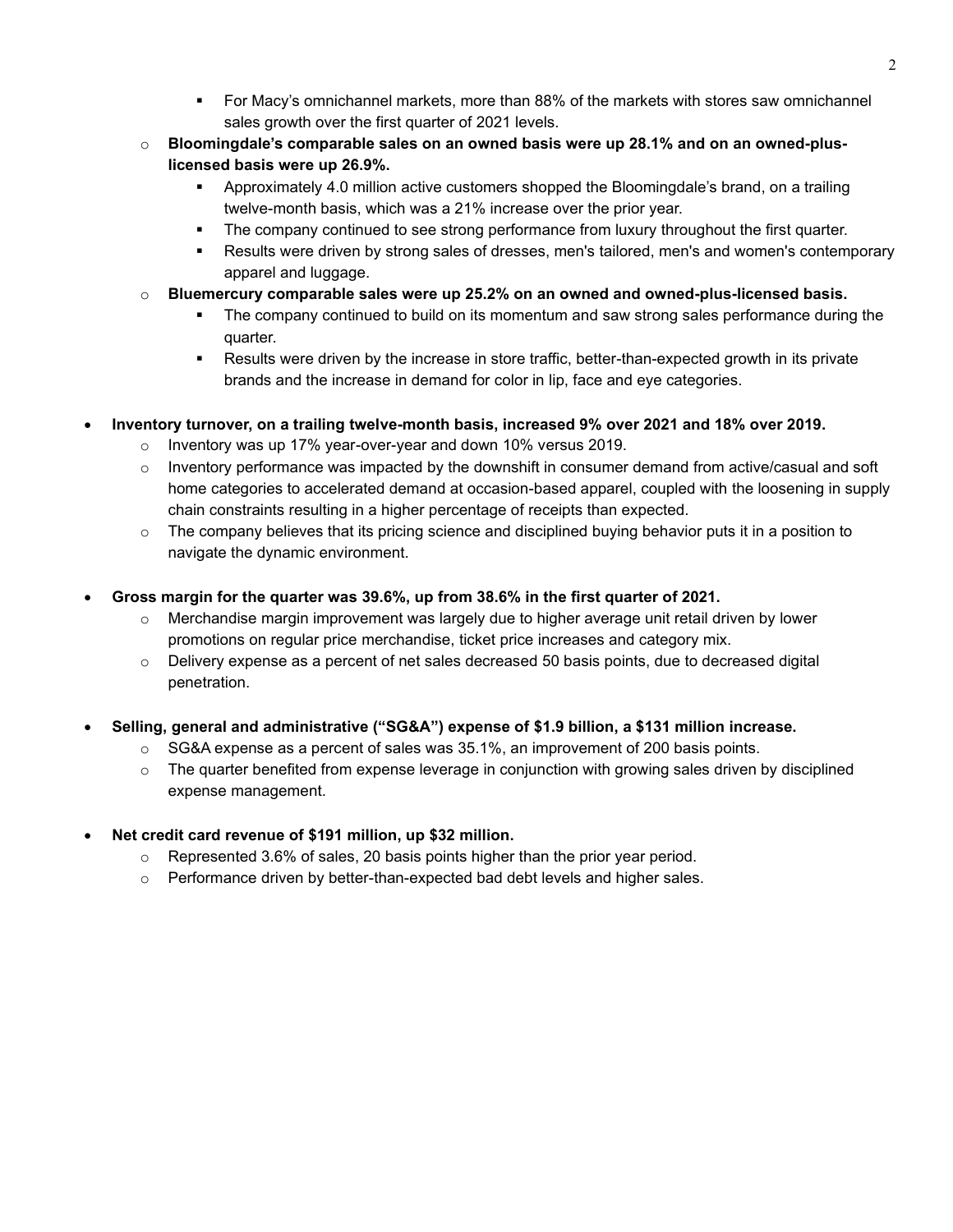**Financial Highlights**

| All amounts in millions<br>except percentages and per                         |         |                      |
|-------------------------------------------------------------------------------|---------|----------------------|
| share figures                                                                 |         | <b>First Quarter</b> |
|                                                                               | 2022    | 2021                 |
| <b>Net sales</b>                                                              | \$5,348 | \$4,706              |
| <b>Comparable Sales</b>                                                       |         |                      |
| Owned                                                                         | 12.8%   |                      |
| <b>Owned plus licensed</b>                                                    | 12.4%   |                      |
| <b>Net Income</b>                                                             | \$286   | \$103                |
| Earnings before interest,<br>taxes, depreciation and<br>amortization (EBITDA) | \$676   | \$454                |
| Diluted earnings per share<br>(EPS)                                           | \$0.98  | \$0.32               |
| <b>Adjusted Net income</b>                                                    | \$315   | \$126                |
| <b>Adjusted EBITDA</b>                                                        | \$684   | \$473                |
| <b>Adjusted Diluted EPS</b>                                                   | \$1.08  | \$0.39               |

#### **Capital Allocation**

During the first quarter, Macy's, Inc. took the following actions to boost its liquidity and financial flexibility as well as return capital to shareholders:

- On March 8, 2022, the collateral securing the company's second lien notes was automatically released and all of the company's long-term debt is now unsecured.
- Using the proceeds from the issuance of \$850 million in new unsecured notes along with cash on hand, Macy's, Inc. redeemed approximately \$1.1 billion of near-term debt that was originally maturing in 2023 and 2024. The net result of the issuance and redemptions is an approximately \$300 million reduction to total long-term debt. As a result, the company does not have any material debt maturities for the next 5 years.
- The company amended its asset-based credit facility, including extending the maturity of the \$3 billion facility to March 2027.
- In addition, the company repurchased \$600 million of shares under its newly authorized \$2 billion share repurchase program, which does not have an expiration date, and paid \$45 million in dividends to shareholders.

"We believe that our first quarter performance reflects the durability of the Polaris strategy. The actions we took in the quarter to boost our liquidity and increase our financial flexibility provides us a long runway to invest further in our transformation, navigate the unprecedented macroeconomic environment and return capital to shareholders," said Adrian Mitchell, chief financial officer of Macy's, Inc. "As we move into the rest of this year, we have confidence in our ability to flex and pivot quickly in this dynamic environment."

Additionally, at its last meeting, Macy's board of directors declared a regular quarterly dividend of 15.75 cents per share on Macy's, Inc. common stock, payable July 1, 2022, to shareholders of record at the close of business on June 15, 2022.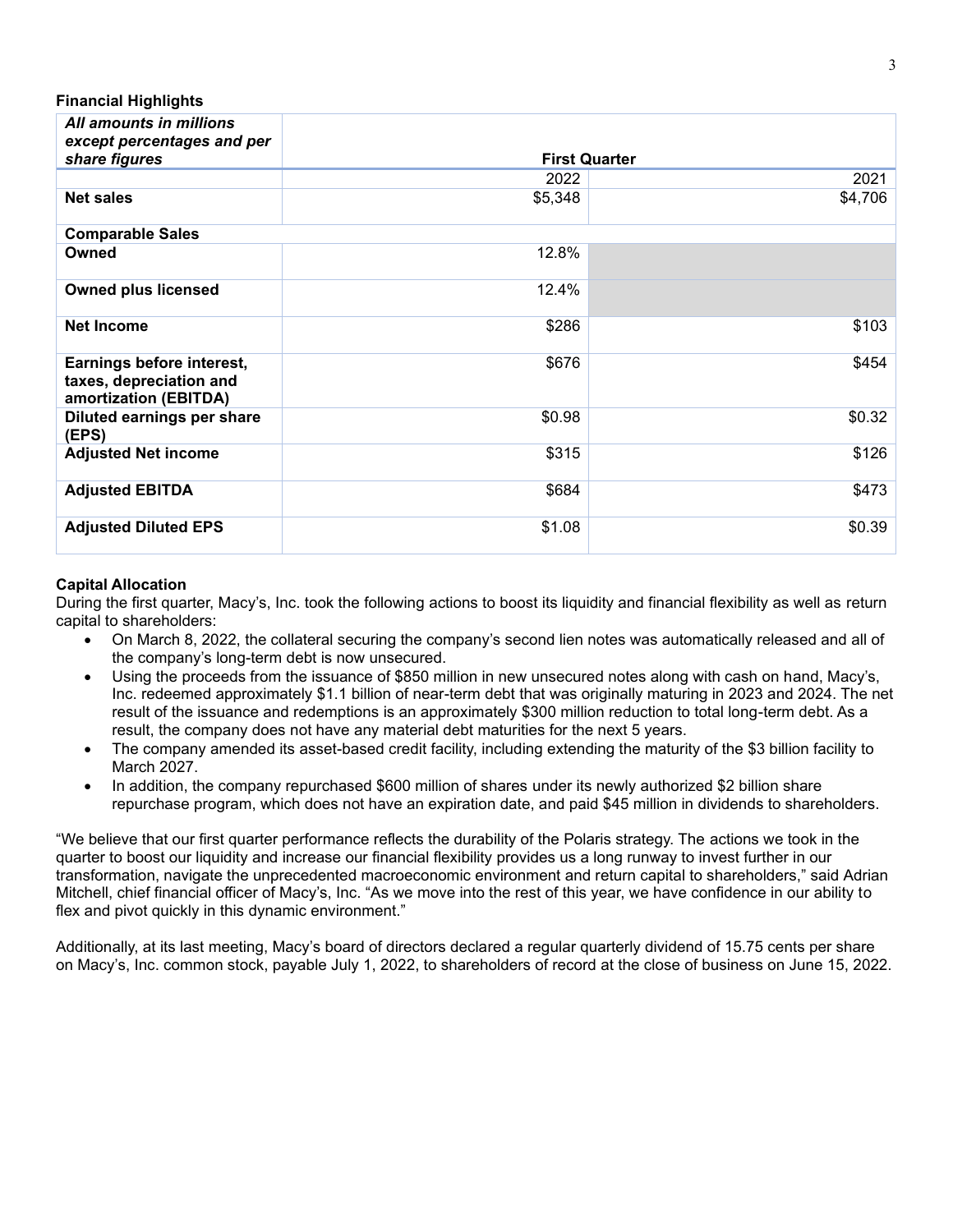#### **2022 Guidance**

Despite the uncertainty within the macroeconomic environment, the company is reaffirming its annual 2022 sales guidance and raising its earnings guidance to account for first quarter 2022 share repurchases as well as improved expectations for credit card revenue. The company believes this guidance appropriately reflects its strategic positioning and the associated risks within this environment. The full update to guidance can be found in the presentation posted to [macysinc.com/investors.](https://www.macysinc.com/investors)

|                                                                                        | Guidance as of<br>May 26, 2022                                             | Guidance as of<br><b>February 22, 2022</b>                                 |
|----------------------------------------------------------------------------------------|----------------------------------------------------------------------------|----------------------------------------------------------------------------|
| <b>Net sales</b>                                                                       | \$24,460 million to \$24,700 million<br>Flat to up 1.0% growth versus 2021 | \$24,460 million to \$24,700 million<br>Flat to up 1.0% growth versus 2021 |
| Adjusted EBITDA as a percent of<br>sales                                               | $11.2\% - 11.7\%$                                                          | 11.0% - 11.5%                                                              |
| Adjusted diluted earnings per<br>share (reflecting first quarter share<br>repurchases) | $$4.53 - $4.95$                                                            | $$4.13 - $4.52$                                                            |

#### **Conference Call and Webcasts**

A webcast of Macy's, Inc.'s call with analysts and investors to report its first quarter 2022 sales and earnings will be held today (May 26, 2022) at 8:00 a.m. ET. Macy's, Inc.'s webcast, along with the associated presentation, is accessible to the media and general public via the company's website at [www.macysinc.com/investors.](https://www.macysinc.com/investors) Analysts and investors may call in on 1-800-458-4121, passcode 8403658. A replay of the conference call and slides can be accessed on the website or by calling 1-888-203-1112 (same passcode) about two hours after the conclusion of the call. Additional information on Macy's, Inc., including past news releases, is available at [www.macysinc.com/pressroom.](https://www.macysinc.com/news-media)

The company will participate in a fireside chat at the Evercore ISI Consumer and Retail Conference at 8:00 a.m. ET on Tuesday, June 7, 2022. Media and investors may access a live audio webcast of the presentation at [www.macysinc.com/investors.](http://www.macysinc.com/investors) A replay of the webcast will also be available on the company's website.

#### **Important Information Regarding Financial Measures**

Please see the final pages of this news release for important information regarding the calculation of the company's non-GAAP financial measures.

#### **About Macy's, Inc.**

At Macy's, Inc. (NYSE: M), we are a trusted source for quality brands at great values from off-price to luxury. Across our iconic nameplates, including Macy's, Bloomingdale's and Bluemercury, we help our customers express their unique style and celebrate special moments, big and small. Headquartered in New York City, we operate one of retail's largest ecommerce businesses integrated with a nationwide footprint to deliver the most convenient and seamless shopping experience. Our purpose is *to create a brighter future with bold representation* – so we can realize the full potential of every one of us. For more information, visit macysinc.com.

#### **Forward-Looking Statements**

All statements in this press release that are not statements of historical fact are forward-looking statements within the meaning of the Private Securities Litigation Reform Act of 1995. Such statements are based upon the current beliefs and expectations of Macy's management and are subject to significant risks and uncertainties. Actual results could differ materially from those expressed in or implied by the forward-looking statements contained in this release because of a variety of factors, including the effects of the COVID-19 pandemic on Macy's customer demand and supply chain, as well as its consolidated results of operation, financial position and cash flows, Macy's ability to successfully implement its Polaris strategy, including the ability to realize the anticipated benefits within the expected time frame or at all, conditions to, or changes in the timing of proposed real estate and other transactions, prevailing interest rates and non-recurring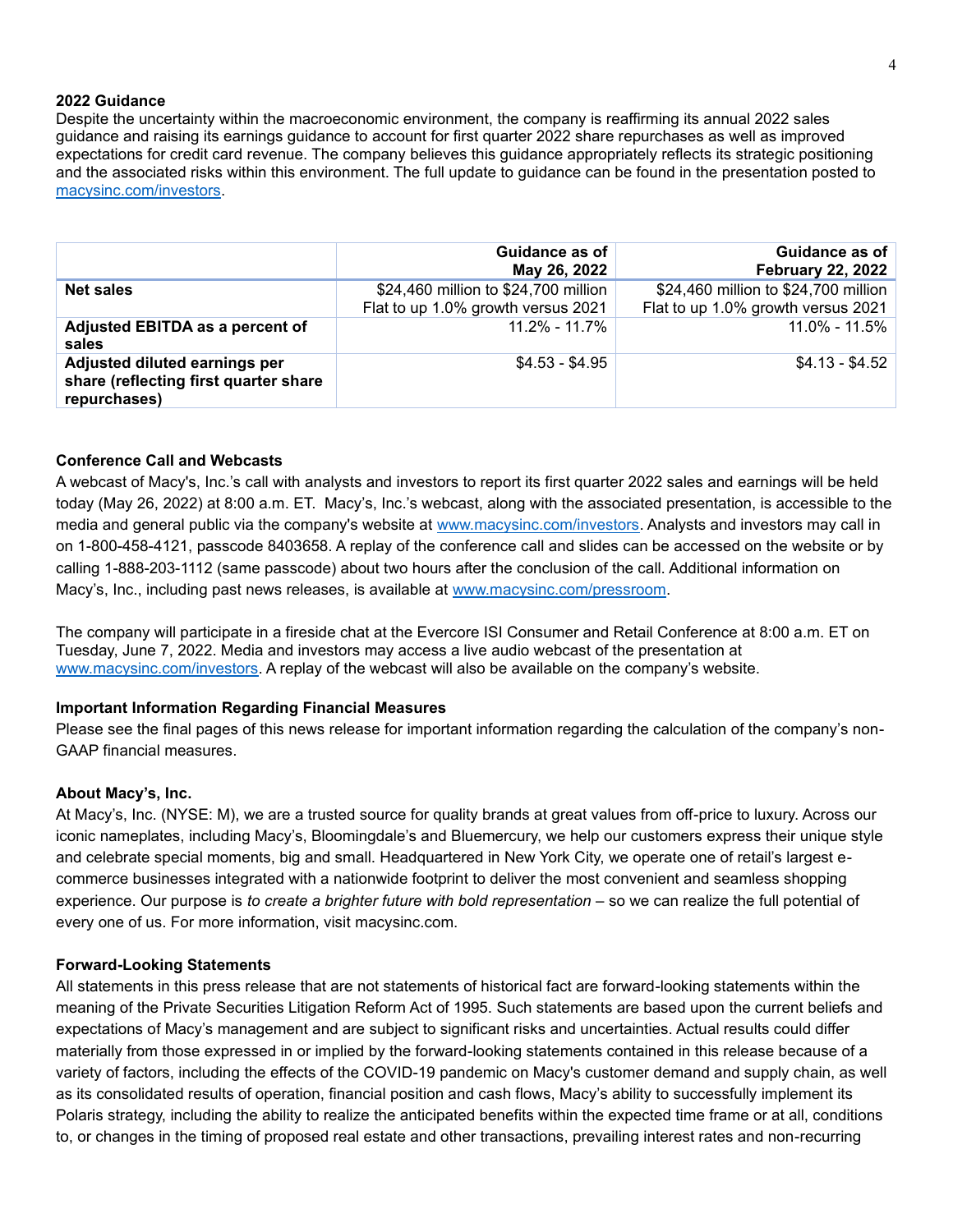charges, the effect of potential changes to trade policies, store closings, competitive pressures from specialty stores, general merchandise stores, off-price and discount stores, manufacturers' outlets, the Internet and catalogs and general consumer spending levels, including the impact of the availability and level of consumer debt, possible systems failures and/or security breaches, the potential for the incurrence of charges in connection with the impairment of intangible assets, including goodwill, Macy's reliance on foreign sources of production, including risks related to the disruption of imports by labor disputes, regional or global health pandemics, and regional political and economic conditions, the effect of weather, inflation, labor shortages, the amount and timing of future dividends and share repurchases and other factors identified in documents filed by the company with the Securities and Exchange Commission, including under the captions "Forward-Looking Statements" and "Risk Factors" in the company's Annual Report on Form 10-K for the year ended January 29, 2022. Macy's disclaims any intention or obligation to update or revise any forward-looking statements, whether as a result of new information, future events or otherwise, except as required by law.

Media – Carolyn Ng Cohen [media@macys.com](mailto:media@macys.com)

Investors - Mike McGuire [investors@macys.com](mailto:investors@macys.com)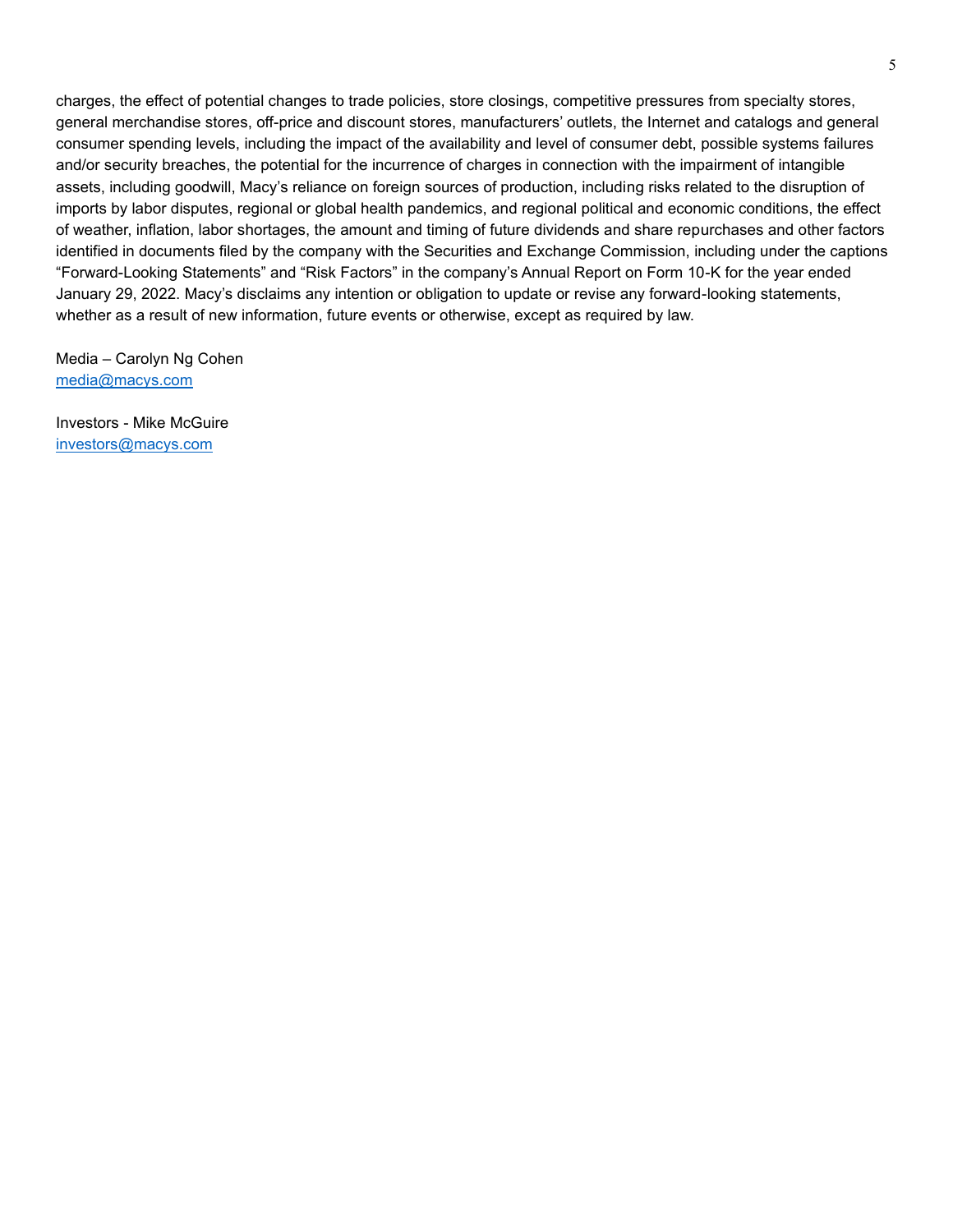# Consolidated Statements of Income (Unaudited) (Note 1)

# (All amounts in millions except percentages and per share figures)

|                                                                                                           | 13 Weeks Ended<br>April 30, 2022 |                |                     | 13 Weeks Ended<br>May 1, 2021 |                |                     |  |
|-----------------------------------------------------------------------------------------------------------|----------------------------------|----------------|---------------------|-------------------------------|----------------|---------------------|--|
|                                                                                                           |                                  | \$             | $%$ to<br>Net sales |                               | \$             | $%$ to<br>Net sales |  |
| Net sales                                                                                                 | \$                               | 5,348          |                     | \$                            | 4,706          |                     |  |
| Credit card revenues, net                                                                                 |                                  | 191            | 3.6%                |                               | 159            | 3.4%                |  |
| Cost of sales                                                                                             |                                  | (3,231)        | $(60.4\%)$          |                               | (2,889)        | $(61.4\%)$          |  |
| Selling, general and administrative expenses                                                              |                                  | (1,879)        | $(35.1\%)$          |                               | (1,748)        | $(37.1\%)$          |  |
| Gains on sale of real estate                                                                              |                                  | 42             | $0.8\%$             |                               | 6              | $0.1\%$             |  |
| Impairment, restructuring and other costs                                                                 |                                  | (8)            | $(0.1\%)$           |                               | (19)           | $(0.4\%)$           |  |
| Operating income                                                                                          |                                  | 463            | 8.7%                |                               | 215            | 4.6%                |  |
| Benefit plan income, net                                                                                  |                                  | 7              |                     |                               | 15             |                     |  |
| Interest expense, net                                                                                     |                                  | (47)           |                     |                               | (79)           |                     |  |
| Losses on early retirement of debt                                                                        |                                  | (31)           |                     |                               | (11)           |                     |  |
| Income before income taxes                                                                                |                                  | 392            |                     |                               | 140            |                     |  |
| Federal, state and local income tax expense (Note 2)                                                      |                                  | (106)          |                     |                               | (37)           |                     |  |
| Net income                                                                                                | $\frac{1}{2}$                    | 286            |                     | \$                            | 103            |                     |  |
| Basic earnings per share                                                                                  | \$                               | 1.01           |                     |                               | 0.33           |                     |  |
| Diluted earnings per share                                                                                | \$                               | 0.98           |                     |                               | 0.32           |                     |  |
| Average common shares:<br><b>Basic</b><br>Diluted                                                         |                                  | 283.5<br>290.7 |                     |                               | 311.6<br>318.6 |                     |  |
| End of period common shares outstanding                                                                   |                                  | 269.7          |                     |                               | 311.0          |                     |  |
| <b>Supplemental Financial Measures:</b><br>Gross Margin (Note 3)<br>Depreciation and amortization expense | \$<br>\$                         | 2,117<br>206   | 39.6%               | \$<br>\$                      | 1,817<br>224   | 38.6%               |  |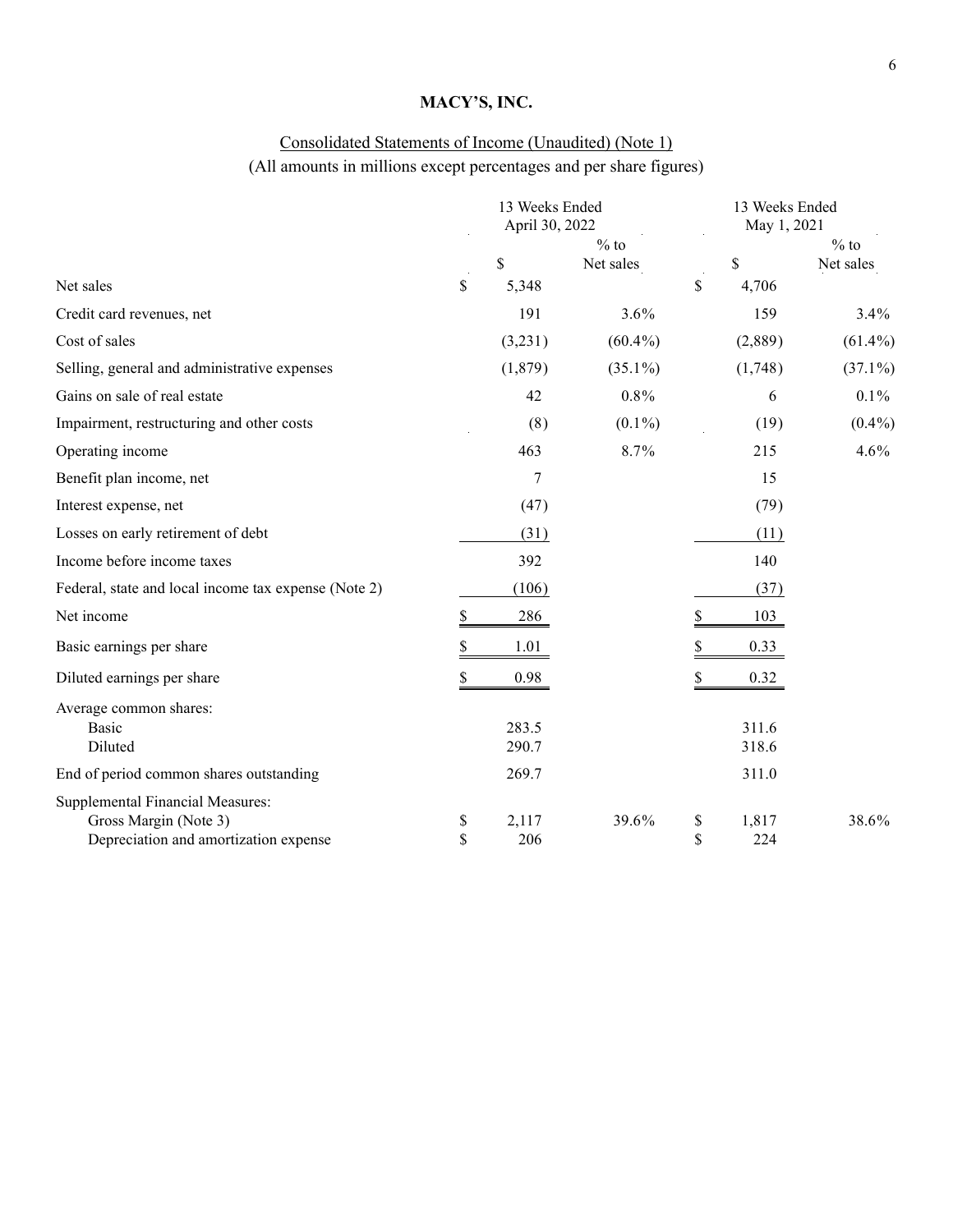# Consolidated Balance Sheets (Unaudited) (Note 1)

(millions)

|                                                    |                  | April 30,<br>2022 | January 29,<br>2022 | May 1,<br>2021 |
|----------------------------------------------------|------------------|-------------------|---------------------|----------------|
| ASSETS:                                            |                  |                   |                     |                |
| <b>Current Assets:</b>                             |                  |                   |                     |                |
| Cash and cash equivalents                          | \$               | 672               | \$<br>1,712         | \$<br>1,798    |
| Receivables                                        |                  | 233               | 297                 | 205            |
| Merchandise inventories                            |                  | 4,956             | 4,383               | 4,230          |
| Prepaid expenses and other current assets (Note 4) |                  | 372               | 366                 | 1,007          |
| <b>Total Current Assets</b>                        |                  | 6,233             | 6,758               | 7,240          |
| Property and Equipment - net                       |                  | 5,601             | 5,665               | 5,798          |
| Right of Use Assets                                |                  | 2,736             | 2,808               | 2,853          |
| Goodwill                                           |                  | 828               | 828                 | 828            |
| Other Intangible Assets – net                      |                  | 434               | 435                 | 436            |
| <b>Other Assets</b>                                |                  | 1,140             | 1,096               | 927            |
| <b>Total Assets</b>                                | $\underline{\$}$ | 16,972            | \$<br>17,590        | \$<br>18,082   |
| LIABILITIES AND SHAREHOLDERS' EQUITY:              |                  |                   |                     |                |
| <b>Current Liabilities:</b>                        |                  |                   |                     |                |
| Short-term debt                                    | \$               |                   | \$                  | \$<br>294      |
| Merchandise accounts payable                       |                  | 2,865             | 2,222               | 2,545          |
| Accounts payable and accrued liabilities           |                  | 2,456             | 3,086               | 2,616          |
| Income taxes                                       |                  | 222               | 108                 | 63             |
| <b>Total Current Liabilities</b>                   |                  | 5,543             | 5,416               | 5,518          |
| Long-Term Debt                                     |                  | 2,994             | 3,295               | 4,558          |
| Long-Term Lease Liabilities                        |                  | 3,030             | 3,098               | 3,166          |
| Deferred Income Taxes                              |                  | 968               | 983                 | 868            |
| Other Liabilities                                  |                  | 1,159             | 1,177               | 1,297          |
| Shareholders' Equity                               |                  | 3,278             | 3,621               | 2,675          |
| Total Liabilities and Shareholders' Equity         | \$               | 16,972            | \$<br>17,590        | \$<br>18,082   |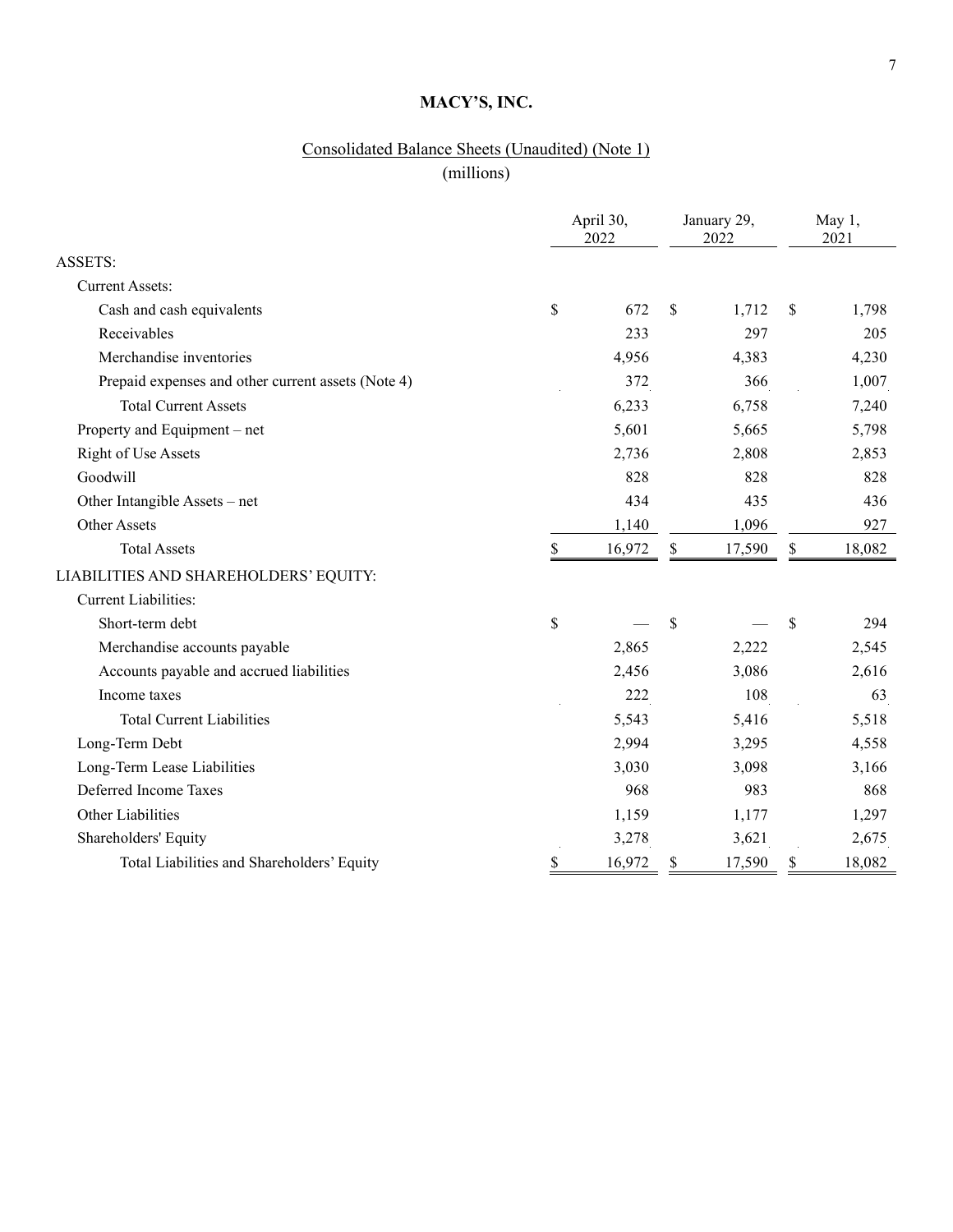# Consolidated Statements of Cash Flows (Unaudited) (Notes 1 and 5)

(millions)

| Cash flows from operating activities:<br>\$<br>\$<br>Net income<br>286<br>103<br>Adjustments to reconcile net income to net cash provided<br>by operating activities:<br>Impairment, restructuring and other costs<br>8<br>19<br>Depreciation and amortization<br>206<br>224<br>Benefit plans<br>5<br>10<br>Stock-based compensation expense<br>13<br>11<br>Gains on sale of real estate<br>(42)<br>(6)<br>Deferred income taxes<br>(17)<br>(43)<br>Amortization of financing costs and premium on acquired debt<br>2<br>8<br>Changes in assets and liabilities:<br>Decrease in receivables<br>65<br>71<br>Increase in merchandise inventories<br>(573)<br>(457)<br>Increase in prepaid expenses and other current assets<br>(13)<br>(56) |
|-------------------------------------------------------------------------------------------------------------------------------------------------------------------------------------------------------------------------------------------------------------------------------------------------------------------------------------------------------------------------------------------------------------------------------------------------------------------------------------------------------------------------------------------------------------------------------------------------------------------------------------------------------------------------------------------------------------------------------------------|
|                                                                                                                                                                                                                                                                                                                                                                                                                                                                                                                                                                                                                                                                                                                                           |
|                                                                                                                                                                                                                                                                                                                                                                                                                                                                                                                                                                                                                                                                                                                                           |
|                                                                                                                                                                                                                                                                                                                                                                                                                                                                                                                                                                                                                                                                                                                                           |
|                                                                                                                                                                                                                                                                                                                                                                                                                                                                                                                                                                                                                                                                                                                                           |
|                                                                                                                                                                                                                                                                                                                                                                                                                                                                                                                                                                                                                                                                                                                                           |
|                                                                                                                                                                                                                                                                                                                                                                                                                                                                                                                                                                                                                                                                                                                                           |
|                                                                                                                                                                                                                                                                                                                                                                                                                                                                                                                                                                                                                                                                                                                                           |
|                                                                                                                                                                                                                                                                                                                                                                                                                                                                                                                                                                                                                                                                                                                                           |
|                                                                                                                                                                                                                                                                                                                                                                                                                                                                                                                                                                                                                                                                                                                                           |
|                                                                                                                                                                                                                                                                                                                                                                                                                                                                                                                                                                                                                                                                                                                                           |
|                                                                                                                                                                                                                                                                                                                                                                                                                                                                                                                                                                                                                                                                                                                                           |
|                                                                                                                                                                                                                                                                                                                                                                                                                                                                                                                                                                                                                                                                                                                                           |
|                                                                                                                                                                                                                                                                                                                                                                                                                                                                                                                                                                                                                                                                                                                                           |
|                                                                                                                                                                                                                                                                                                                                                                                                                                                                                                                                                                                                                                                                                                                                           |
|                                                                                                                                                                                                                                                                                                                                                                                                                                                                                                                                                                                                                                                                                                                                           |
| Increase in merchandise accounts payable<br>639<br>674                                                                                                                                                                                                                                                                                                                                                                                                                                                                                                                                                                                                                                                                                    |
| Decrease in accounts payable and accrued liabilities<br>(424)<br>(114)                                                                                                                                                                                                                                                                                                                                                                                                                                                                                                                                                                                                                                                                    |
| Increase in current income taxes<br>122<br>75                                                                                                                                                                                                                                                                                                                                                                                                                                                                                                                                                                                                                                                                                             |
| Change in other assets and liabilities<br>(29)<br>(25)                                                                                                                                                                                                                                                                                                                                                                                                                                                                                                                                                                                                                                                                                    |
| 248<br>494<br>Net cash provided by operating activities                                                                                                                                                                                                                                                                                                                                                                                                                                                                                                                                                                                                                                                                                   |
| Cash flows from investing activities:                                                                                                                                                                                                                                                                                                                                                                                                                                                                                                                                                                                                                                                                                                     |
| Purchase of property and equipment<br>(171)<br>(61)                                                                                                                                                                                                                                                                                                                                                                                                                                                                                                                                                                                                                                                                                       |
| Capitalized software<br>(90)<br>(38)                                                                                                                                                                                                                                                                                                                                                                                                                                                                                                                                                                                                                                                                                                      |
| Disposition of property and equipment<br>73<br>8                                                                                                                                                                                                                                                                                                                                                                                                                                                                                                                                                                                                                                                                                          |
| Other, net<br>17<br>(6)                                                                                                                                                                                                                                                                                                                                                                                                                                                                                                                                                                                                                                                                                                                   |
| (194)<br>(74)<br>Net cash used by investing activities                                                                                                                                                                                                                                                                                                                                                                                                                                                                                                                                                                                                                                                                                    |
| Cash flows from financing activities:                                                                                                                                                                                                                                                                                                                                                                                                                                                                                                                                                                                                                                                                                                     |
| Debt issued<br>850<br>500                                                                                                                                                                                                                                                                                                                                                                                                                                                                                                                                                                                                                                                                                                                 |
| Debt issuance costs<br>(21)<br>(9)                                                                                                                                                                                                                                                                                                                                                                                                                                                                                                                                                                                                                                                                                                        |
| (1, 139)<br>(503)<br>Debt repaid                                                                                                                                                                                                                                                                                                                                                                                                                                                                                                                                                                                                                                                                                                          |
| Debt repurchase premium and expenses<br>(29)<br>(12)                                                                                                                                                                                                                                                                                                                                                                                                                                                                                                                                                                                                                                                                                      |
| Dividends paid<br>(45)                                                                                                                                                                                                                                                                                                                                                                                                                                                                                                                                                                                                                                                                                                                    |
| Decrease in outstanding checks<br>(276)<br>(126)                                                                                                                                                                                                                                                                                                                                                                                                                                                                                                                                                                                                                                                                                          |
| Acquisition of treasury stock<br>(584)                                                                                                                                                                                                                                                                                                                                                                                                                                                                                                                                                                                                                                                                                                    |
| Net cash used by financing activities<br>(1,094)<br>(300)                                                                                                                                                                                                                                                                                                                                                                                                                                                                                                                                                                                                                                                                                 |
| Net increase (decrease) in cash, cash equivalents and restricted cash<br>120<br>(1,040)                                                                                                                                                                                                                                                                                                                                                                                                                                                                                                                                                                                                                                                   |
| Cash, cash equivalents and restricted cash beginning of period<br>1,715<br>1,754                                                                                                                                                                                                                                                                                                                                                                                                                                                                                                                                                                                                                                                          |
| \$<br>675<br>Cash, cash equivalents and restricted cash end of period<br>\$<br>1,874                                                                                                                                                                                                                                                                                                                                                                                                                                                                                                                                                                                                                                                      |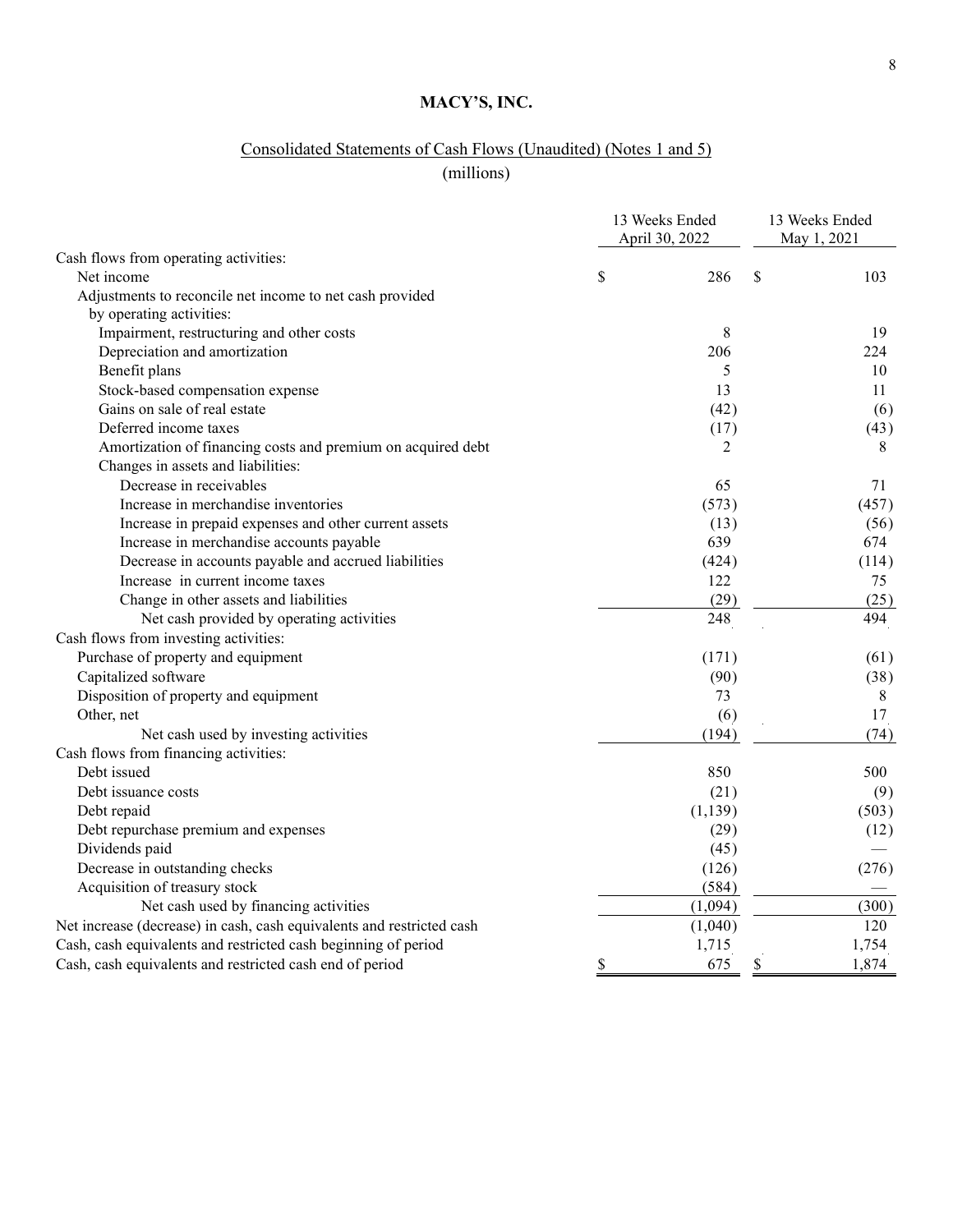# Consolidated Financial Statements (Unaudited)

Notes:

- (1) As a result of the seasonal nature of the retail business, the results of operations for the 13 weeks ended April 30, 2022 and May 1, 2021 (which do not include the Christmas season) are not necessarily indicative of such results for the fiscal year.
- (2) The income tax expense of \$106 million and \$37 million, or 27.1% and 26.3% of pretax income, for the 13 weeks ended April 30, 2022 and May 1, 2021, respectively, reflect a different effective tax rate as compared to the company's federal income tax statutory rate of 21%. The income tax effective rates for the 13 weeks ended April 30, 2022 and May 1, 2021 were impacted primarily by the effect of state and local taxes and the realization of deferred tax assets associated with the vesting and cancellation of certain stock-based compensation awards.
- (3) Gross margin is defined as net sales less cost of sales.
- (4) Prepaid expenses and other current assets as of May 1, 2021 included an income tax receivable of \$520 million.
- (5) Restricted cash of \$3 million and \$76 million have been included with cash and cash equivalents for the 13 weeks ended April 30, 2022 and May 1, 2021, respectively.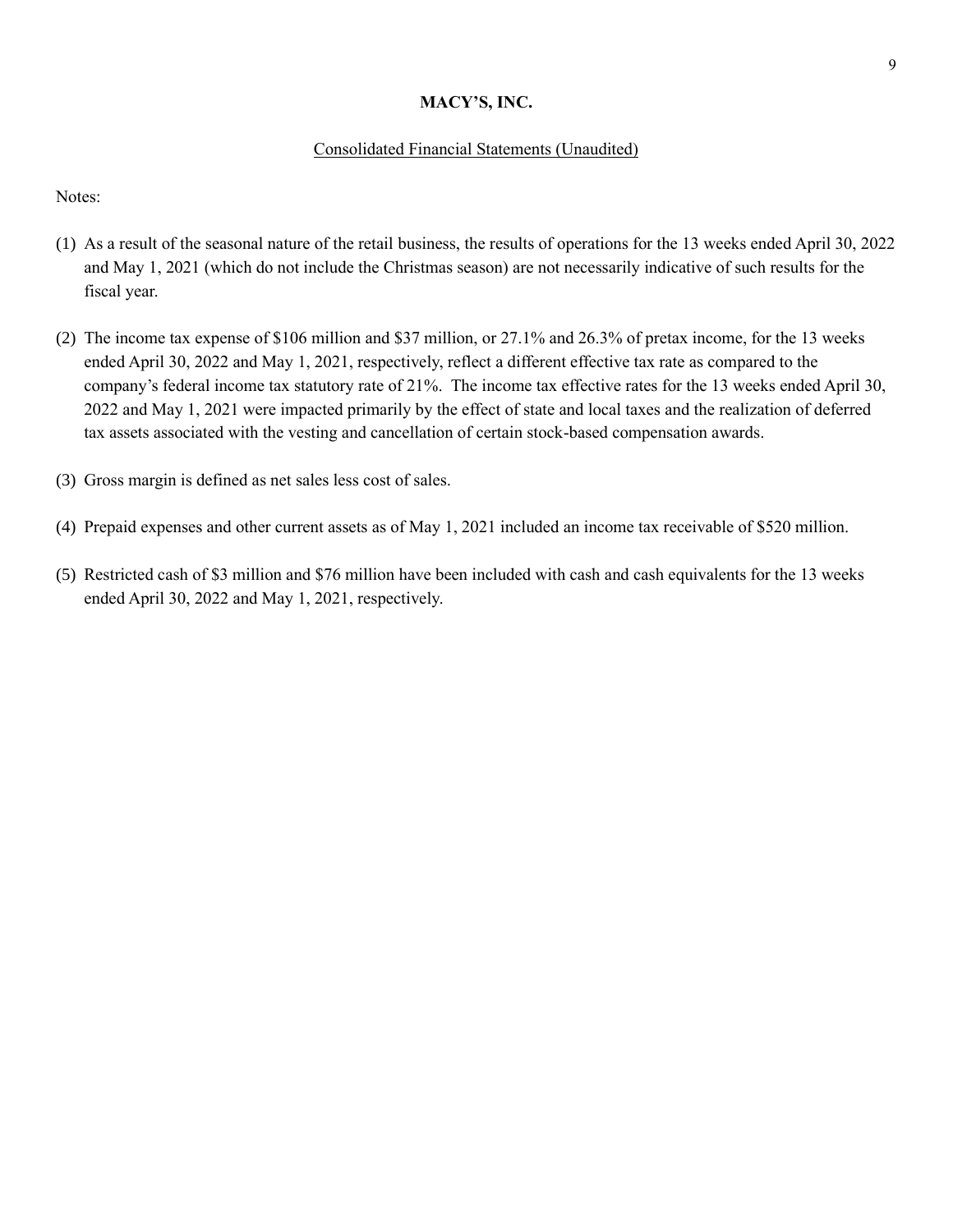#### Important Information Regarding Non-GAAP Financial Measures

The company reports its financial results in accordance with U.S. generally accepted accounting principles (GAAP). However, management believes that certain non-GAAP financial measures provide users of the company's financial information with additional useful information in evaluating operating performance. Management believes that providing supplemental changes in comparable sales on an owned plus licensed basis, which includes adjusting for the impact of comparable sales of departments licensed to third parties, assists in evaluating the company's ability to generate sales growth, whether through owned businesses or departments licensed to third parties, and in evaluating the impact of changes in the manner in which certain departments are operated. Earnings before interest, taxes, depreciation and amortization (EBITDA) is a non-GAAP financial measure which the company believes provides meaningful information about its operational efficiency by excluding the impact of changes in tax law and structure, debt levels and capital investment. In addition, management believes that excluding certain items from EBITDA, net income and diluted earnings per share that are not associated with the company's core operations and that may vary substantially in frequency and magnitude from period-to-period provides useful supplemental measures that assist in evaluating the company's ability to generate earnings and to more readily compare these metrics between past and future periods.

The company does not provide reconciliations of the forward-looking non-GAAP measures of adjusted EBITDA, diluted earnings per share and comparable sales on an owned plus licensed basis to the most directly comparable forward-looking GAAP measures because the timing and amount of excluded items are unreasonably difficult to fully and accurately estimate. For the same reasons, the company is unable to address the probable significance of the unavailable information, which could be material to future results.

Non-GAAP financial measures should be viewed as supplementing, and not as an alternative or substitute for, the company's financial results prepared in accordance with GAAP. Certain of the items that may be excluded or included in non-GAAP financial measures may be significant items that could impact the company's financial position, results of operations or cash flows and should therefore be considered in assessing the company's actual and future financial condition and performance. Additionally, the amounts received by the company on account of sales of departments licensed to third parties are limited to commissions received on such sales. The methods used by the company to calculate its non-GAAP financial measures may differ significantly from methods used by other companies to compute similar measures. As a result, any non-GAAP financial measures presented herein may not be comparable to similar measures provided by other companies.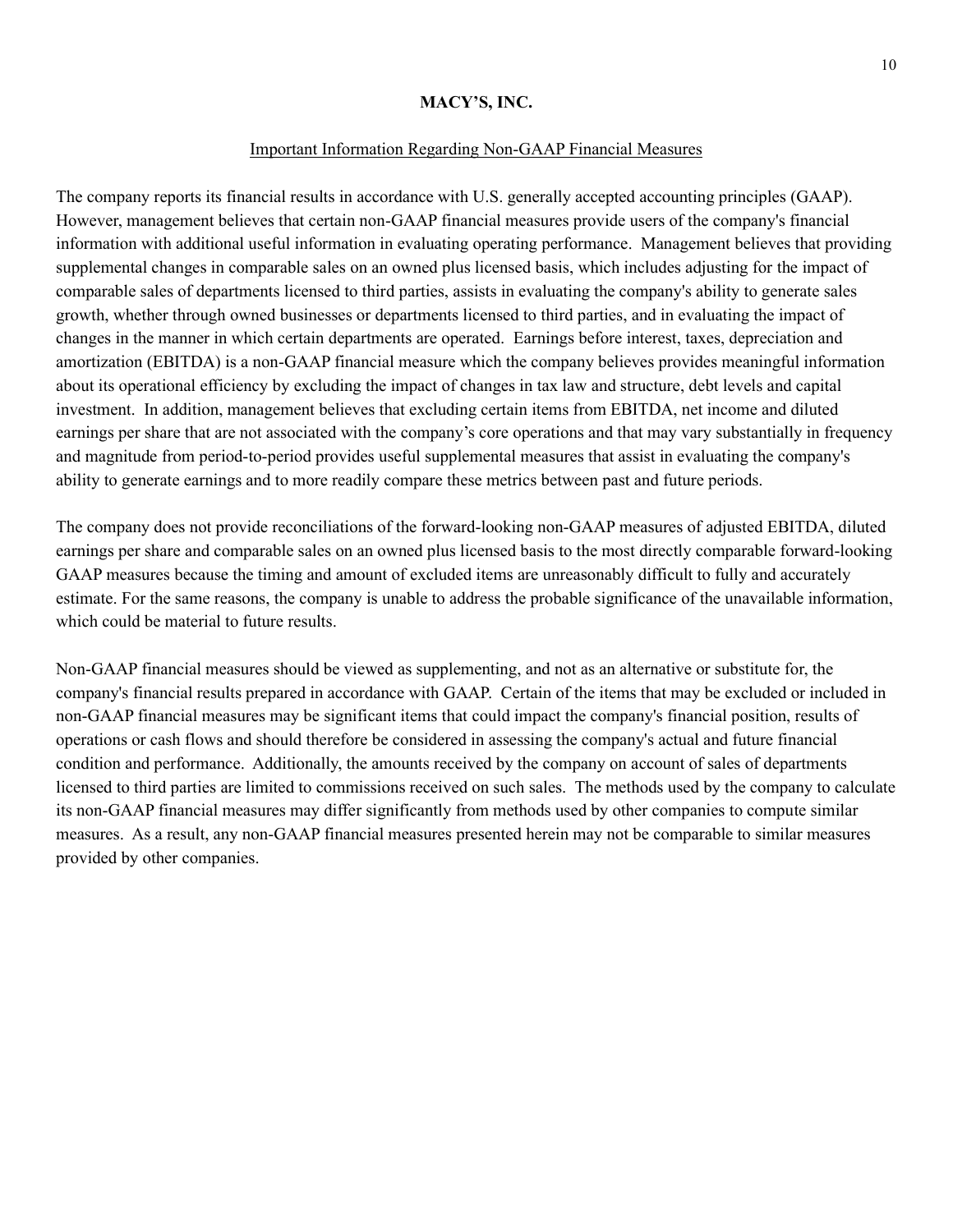## Important Information Regarding Non-GAAP Financial Measures (All amounts in millions except percentages and per share figures)

#### *Changes in Comparable Sales*

|                                                              | Comparable Sales vs. 13 Weeks Ended May 1, 2021 |           |                |             |  |  |
|--------------------------------------------------------------|-------------------------------------------------|-----------|----------------|-------------|--|--|
|                                                              | Macy's, Inc.                                    | Macy's    | Bloomingdale's | bluemercury |  |  |
| Increase in comparable sales on an owned basis (Note 6)      | $12.8\%$                                        | $10.7\%$  | 28.1%          | 25.2%       |  |  |
| Impact of departments licensed to third parties (Note 7)     | $(0.4\%)$                                       | $(0.6\%)$ | $(1.2\%)$      | $0.0\%$     |  |  |
| Increase in comparable sales on an owned plus licensed basis | 12.4%                                           | $10.1\%$  | 26.9%          | 25.2%       |  |  |

Notes:

- (6) Represents the period-to-period percentage change in net sales from stores in operation during the 13 weeks ended April 30, 2022 and the 13 weeks ended May 1, 2021. Such calculation includes all digital sales and excludes commissions from departments licensed to third parties. Stores impacted by a natural disaster or undergoing significant expansion or shrinkage remain in the comparable sales calculation unless the store, or material portion of the store, is closed for a significant period of time. Definitions and calculations of comparable sales may differ among companies in the retail industry.
- (7) Represents the impact of including the sales of departments licensed to third parties occurring in stores in operation throughout the year presented and the immediately preceding year and all online sales in the calculation of comparable sales. The company licenses third parties to operate certain departments in its stores and online and receives commissions from these third parties based on a percentage of their net sales. In its financial statements prepared in conformity with GAAP, the company includes these commissions (rather than sales of the departments licensed to third parties) in its net sales. The company does not, however, include any amounts in respect of licensed department sales (or any commissions earned on such sales) in its comparable sales in accordance with GAAP (i.e., on an owned basis). The amounts of commissions earned on sales of departments licensed to third parties are not material to its net sales for the periods presented.